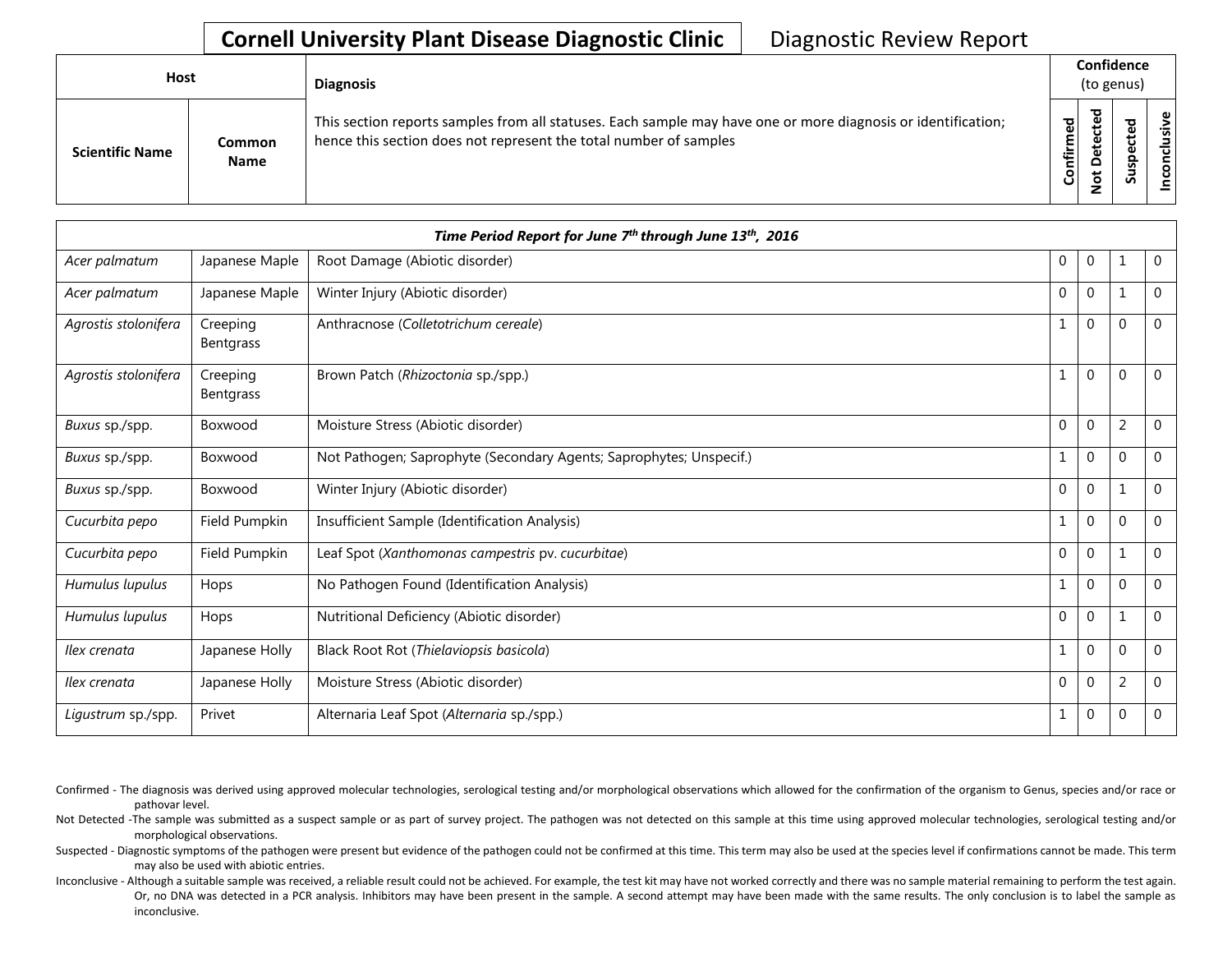## **Cornell University Plant Disease Diagnostic Clinic** | Diagnostic Review Report

| <b>Host</b>            |                       | <b>Diagnosis</b>                                                                                                                                                                   |                         | Confidence<br>(to genus)                        |             |                                              |  |
|------------------------|-----------------------|------------------------------------------------------------------------------------------------------------------------------------------------------------------------------------|-------------------------|-------------------------------------------------|-------------|----------------------------------------------|--|
| <b>Scientific Name</b> | Common<br><b>Name</b> | This section reports samples from all statuses. Each sample may have one or more diagnosis or identification;<br>hence this section does not represent the total number of samples | ъ,<br>ω<br>Ē<br>Confiri | ಕ<br>ق<br>ن<br>Φ<br>پ<br>۵<br>پ<br>$\circ$<br>- | ᇃ<br>w<br>S | $\mathbf{\omega}$<br>$\overline{\mathbf{3}}$ |  |

| Lycopersicon<br>esculentum | Tomato    | Chemical; Environmental Injury (Abiotic disorder)                 | $\mathbf 0$    | $\mathbf 0$    | $\overline{2}$ | 0              |
|----------------------------|-----------|-------------------------------------------------------------------|----------------|----------------|----------------|----------------|
| Lycopersicon<br>esculentum | Tomato    | Oedema; Edema (Abiotic disorder)                                  | $\overline{2}$ | $\Omega$       | $\mathbf 0$    | $\overline{0}$ |
| Lycopersicon<br>esculentum | Tomato    | Tomato Spotted Wilt (TSWV) (Tospovirus Tomato Spotted Wilt Virus) | $\mathbf 0$    | $\overline{2}$ | $\mathbf 0$    | 0              |
| Lycopersicon<br>esculentum | Tomato    | Magnesium Deficiency (Abiotic disorder)                           | $\mathbf 0$    | 0              | $\mathbf{1}$   | 0              |
| Lycopersicon<br>esculentum | Tomato    | No Pathogen Found (Identification Analysis)                       | $\mathbf{1}$   | $\Omega$       | $\overline{0}$ | 0              |
| Lycopersicon<br>esculentum | Tomato    | Cucumber Mosaic (CMV) (Cucumovirus Cucumber Mosaic Virus)         | $\mathbf 0$    | $\mathbf 1$    | $\Omega$       | $\Omega$       |
| Lycopersicon<br>esculentum | Tomato    | Herbicide Injury; Exposure (Abiotic disorder)                     | $\mathbf 0$    | $\Omega$       | $\mathbf{1}$   | $\Omega$       |
| Lycopersicon<br>esculentum | Tomato    | Potyvirus Group (Potyvirus sp./spp.)                              | $\mathbf 0$    | 1              | $\overline{0}$ | $\mathbf 0$    |
| Lycopersicon<br>esculentum | Tomato    | Tobacco Mosaic (TMV) (Tobravirus Tobacco Mosaic Virus)            | $\mathbf 0$    | 1              | $\mathbf 0$    | $\mathbf 0$    |
| Malus sp./spp.             | Crabapple | Pear Leaf Blister Mite (Phytoptus pyri)                           | $\mathbf 0$    | $\mathbf 0$    | $\mathbf 1$    | 0              |
| Malus sp./spp.             | Crabapple | Rust (Gymnosporangium sp./spp.)                                   | $\mathbf{1}$   | $\mathbf 0$    | $\overline{0}$ | 0              |
| Petunia sp./spp.           | Surfinia  | High Soil Moisture (Abiotic disorder)                             | $\mathbf{0}$   | $\mathbf 0$    | $\mathbf{1}$   | 0              |

Confirmed - The diagnosis was derived using approved molecular technologies, serological testing and/or morphological observations which allowed for the confirmation of the organism to Genus, species and/or race or pathovar level.

Not Detected -The sample was submitted as a suspect sample or as part of survey project. The pathogen was not detected on this sample at this time using approved molecular technologies, serological testing and/or morphological observations.

Suspected - Diagnostic symptoms of the pathogen were present but evidence of the pathogen could not be confirmed at this time. This term may also be used at the species level if confirmations cannot be made. This term may also be used with abiotic entries.

Inconclusive - Although a suitable sample was received, a reliable result could not be achieved. For example, the test kit may have not worked correctly and there was no sample material remaining to perform the test again. Or, no DNA was detected in a PCR analysis. Inhibitors may have been present in the sample. A second attempt may have been made with the same results. The only conclusion is to label the sample as inconclusive.